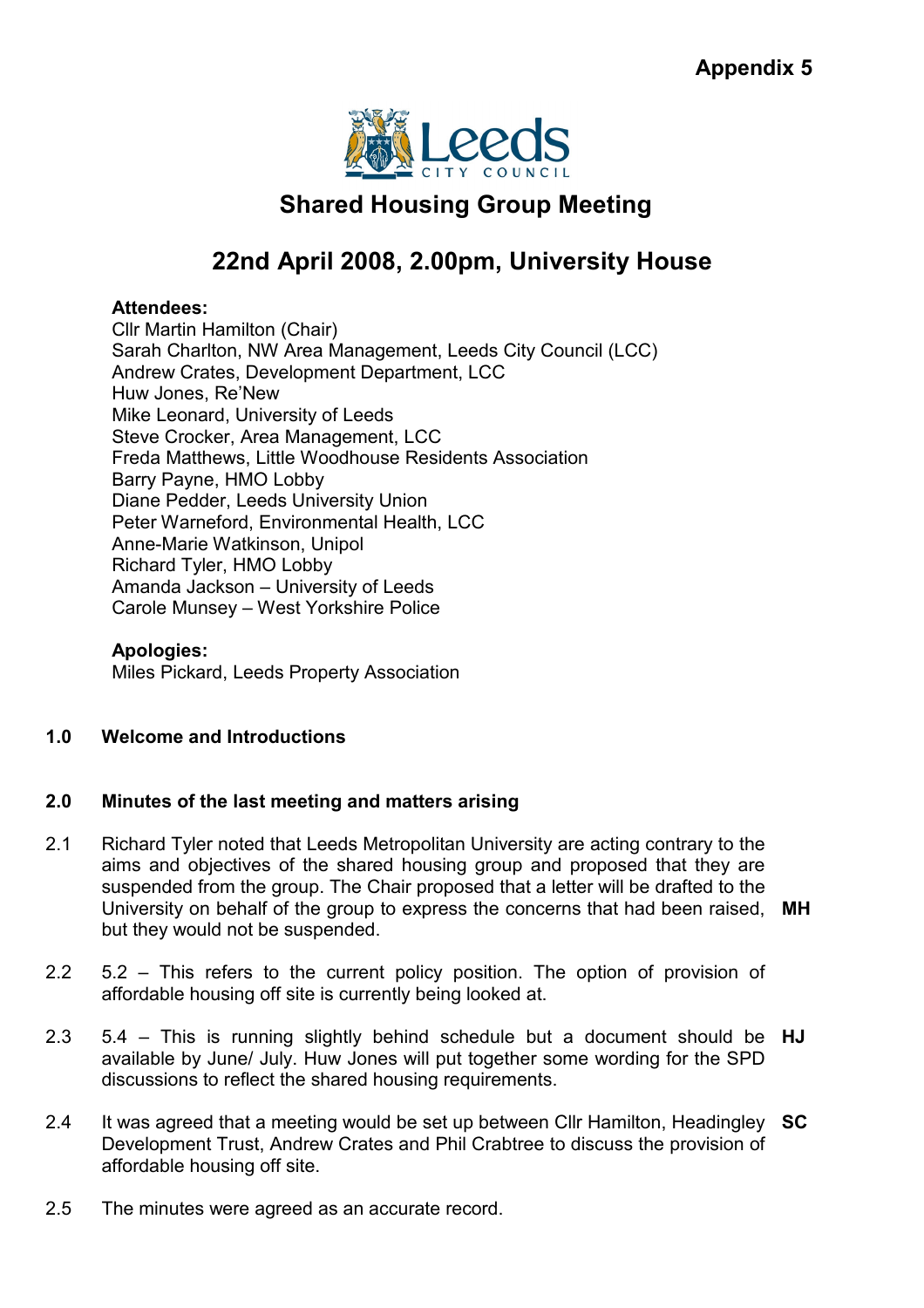# 3.0 Housing Strategy For The Area Of Housing Mix

- 3.1 Huw Jones presented a draft report on the housing strategy for the area of housing mix.
- 3.2 It was explained that the next phase of work will be to look at what could be delivered as a common package across all geographic areas and what specific measures need to be taken in targeted areas.
- 3.3 Any comments on the draft should be sent to Huw within the next 2 weeks. A further draft will be brought to the next Shared Housing Action Plan group on 1<sup>st</sup> July. All
- 3.4 It was agreed that at the next meeting the group would need to look at how this document could be promoted and used.

#### 4.0 Impact of HMO Licensing & The Need For Additional Licensing

- 4.1 Pete Warnford presented a report on the impact of HMO licensing.
- 4.2 Cllr Hamilton noted that at the last Area Committee a resolution was passed for the Shared Housing group to look at additional licensing of HMOs within the Area of Housing Mix and to submit an application on this by 1<sup>st</sup> April 2009.
- 4.3 Pete Warnford stated that it was important to get an initial view of the overall problem and any possible need for additional licensing through the current licensing requirement. Environmental Health are leading on an application to the Department for Communities and Local Government for additional licensing requirements. Pete suggested that if an additional license was brought in it should be done for specific types of accommodation.
- 4.4 It was agreed that a small working group be set up to meet before  $1<sup>st</sup>$  July to  $SC$ look at this.

#### 5.0 Private Rented Sector Consultative Group

- 5.1 Pete Warnford presented information on the private rented sector consultative group and explained that this was not a decision making group but does have definable functions – to report back to the Shared Housing Group and to the Private Rented Sector Strategic Group (PRS). He explained that the aim of the group was to understand the role of the PRS and Leeds City Council as housing providers/ facilitators and to promote closer working between both parties.
- 5.2 R Tyler asked why some of the major developers such as Unite and OPAL were not involved. P Warnford explained that all the large developers adhere to the ANUK code of standards so they would not all need to be represented.
- 5.3 This group is of interest to all landlords not just student landlords.